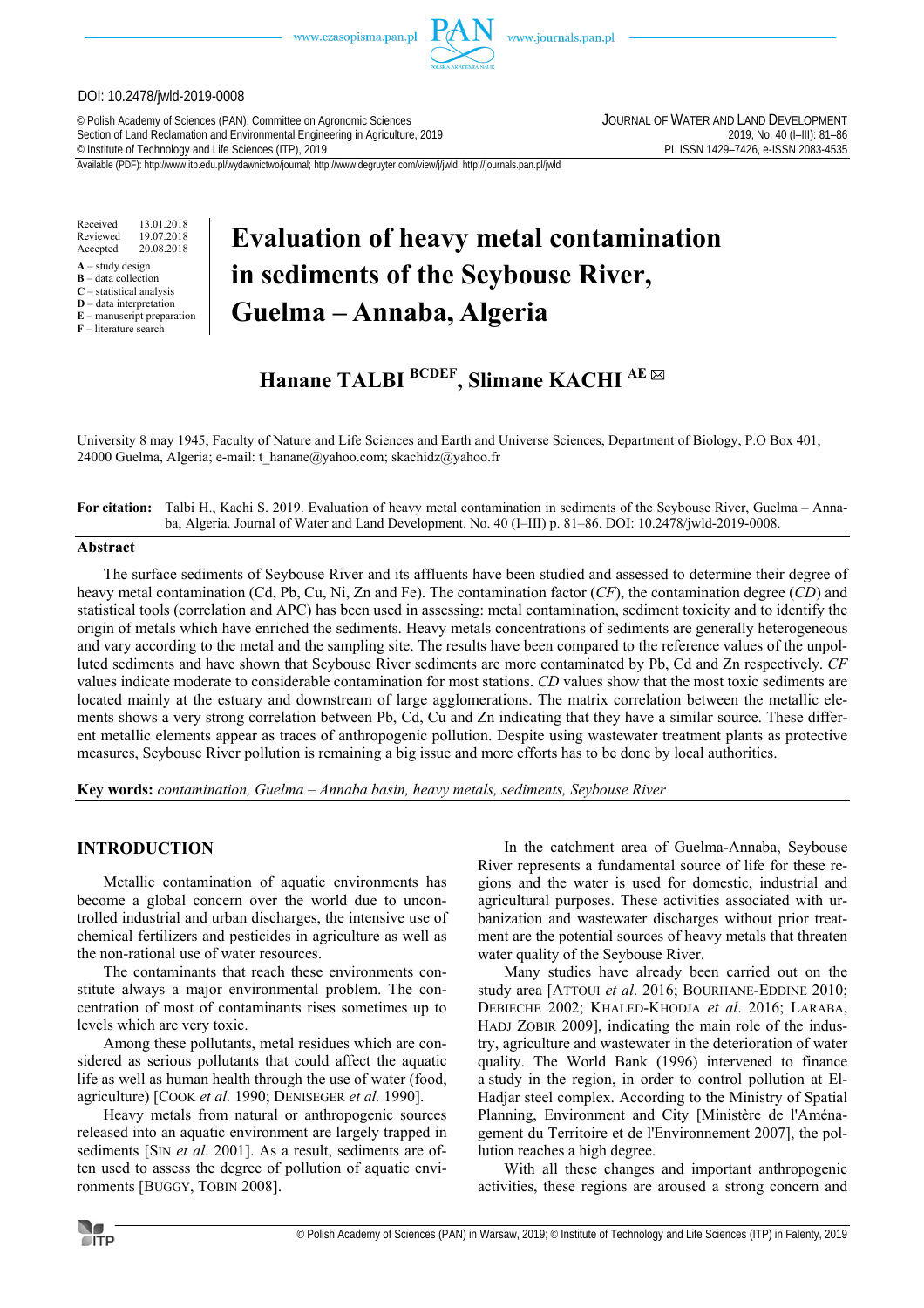growing interest to study its consequences on the water quality and the environment.

It is in this context, this study has been conducted to assess the level of heavy metals pollution of Seybouse River through the analysis of sediments.

## **MATERIALS AND METHODS**

#### **STUDY AREA**

The Seybouse basin is located in the northeastern region of Algeria and covers an area of  $6471 \text{ km}^2$  and its lands are more fertile. Annual rainfall varies on average from 450 mm in the south to 735 mm in the North. The Seybouse River is formed near Guelma by the confluence of the Cherf River and the Bouhamdane River, it joins the Mediterranean Sea near Annaba (Fig. 1).

#### **SAMPLING**

The sampling area is spread out over the entire length of Seybouse, from the confluence (near Guelma) to the estuary (Annaba).

The sampling points have been divided according to the strategic locations of the Seybouse River, downstream of the affluents, agglomerations and industrial zones likely to be the source of the pollution. The sampling campaign has been conducted in July 2015.

A set of thirty-one stations has been considered in this study where eighteen among the Seybouse River and thirteen from its affluents (Fig. 1). In a plastic hand shovel, approximately, a quantity of 500 g of wet sediment is collected in vacuum-sealed polyethylene bags and carried-out to the laboratory at 4°C. Then, the sediments are dried at 105°C for 48 hours to eliminate moisture. After drying process, the sediments are ventilated, milled and sieved through the 63 μm sieve. Five grams of sediment are weighed and put in a 100 ml beaker with 70  $\text{cm}^3$  of bidistilled water, 25 cm<sup>3</sup> of nitric acid (HNO<sub>3</sub>) and 5 cm<sup>3</sup> of hydrochloric acid (HCl), brought to a gentle boiling on a sand bath for 24 hours, allowed to cool and resumed by adding a few drops of 1 mol per l HCl. Next, samples are filtered using a cellulose membrane without ash, and then adjusted to  $100 \text{ cm}^3$  with HCl (37%) solution [AMINOT, CHAUSSEPIED 1983].



Fig. 1. Location of the study area and sampling stations on the Seybouse River and its affluents (Guelma – Annaba Basin); source: own elaboration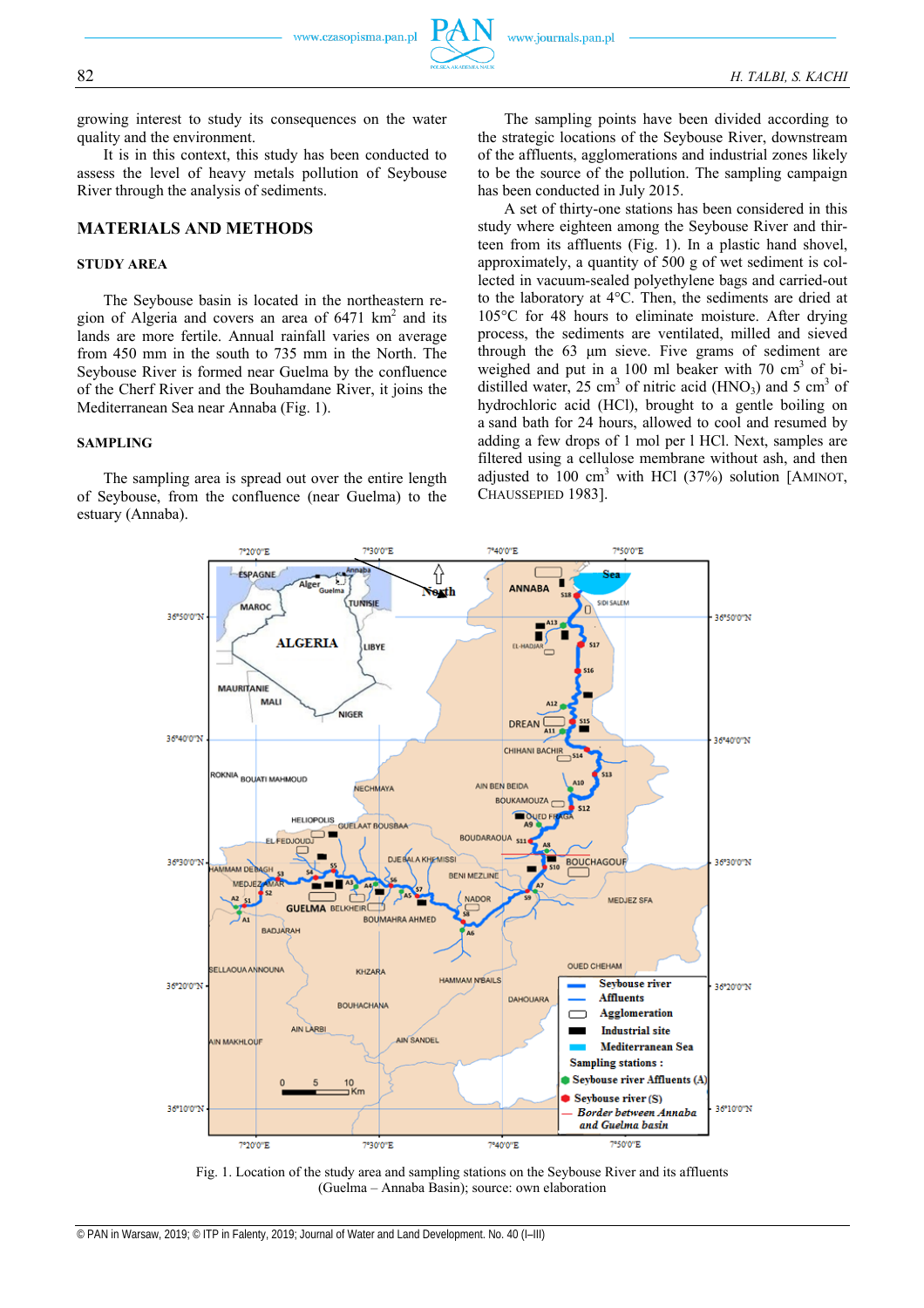www.czasopisma.pan.pl

 $Pf$ 

The trace elements (Fe, Cu, Zn, Ni, Cd, Pb) are analysed by flame atomic absorption spectrophotometer Thermo Electron Corporation MGF95Z series, with the hollow cathode lamp which emits the wavelength corresponding to the analysed element (toxicology laboratory, National Institute of Forensic Sciences and Criminology (Fr. Institut National de Criminalistique et de Criminologie) in Algiers.

# **RESULTS AND DISCUSSION**

The results reveal the presence of Cd, Cu, Ni, Fe, Pb and Zn in all sampling stations as shown in Figure 2. It can clearly be seen that the order of abundance is:  $Fe > Zn >$  $Pb > Cu > Ni > Cd$ . The heavy metal concentrations have been compared to average reference concentrations in unpolluted sediments [FÖRSTNER, SALOMONS 1980].



Fig. 2. Metal contents in the sediments of the Seybouse River and its affluents; a) Cd, b) Pb, c) Zn, d) Fe, e) Cu, f) Ni; sampling stations as in Fig. 1; source: own study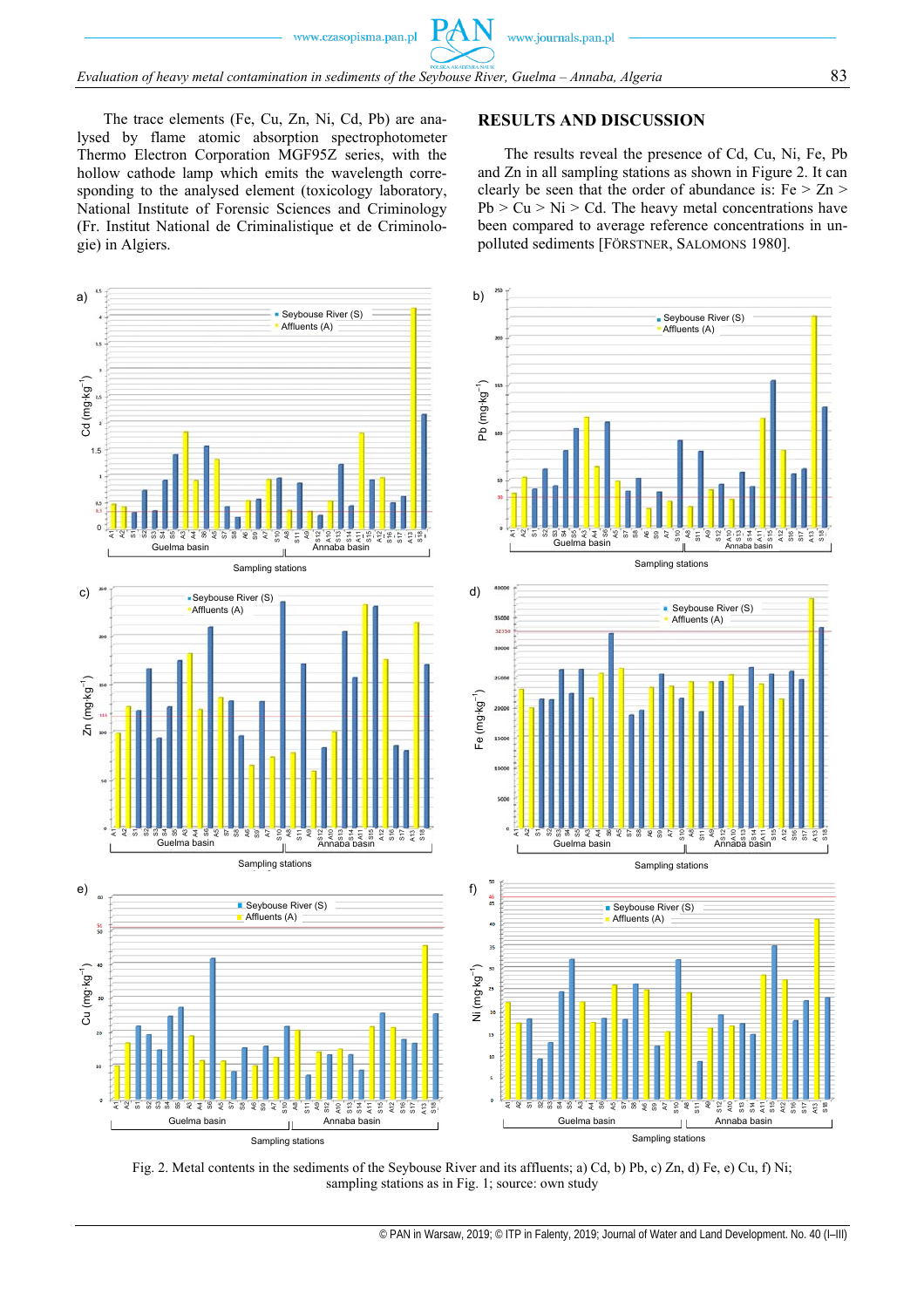The concentration of Cd and Pb exceeds the average standard of reference of unpolluted sediments in the majority of sampling stations (Fig. 2a, b). The values of Cd from 0.219 to  $4.158 \text{ mg} \cdot \text{kg}^{-1}$  exceed the unpolluted sediment limit  $(0.3 \text{ mg} \cdot \text{kg}^{-1})$ , the maximum value is found on the affluent of the Meboudja River which drains wastewater from El-Hadjar steel complex and the industrial zone of Pont-Boucher. Similarly, for Pb, it varies from 21.82 to  $221.8 \text{ mg} \cdot \text{kg}^{-1}$  whereas the value of the unpolluted sediment is  $30 \text{ mg} \cdot \text{kg}^{-1}$ . Thus, only three values are below this limit while the maximum value is observed at the affluent of the Meboudja River. The significant concentrations of Cd and Pb are related to anthropogenic carried by the Seybouse River and its affluents resulting in a general contamination.

The contents of Zn recorded in the sediments of Seybouse River and its affluents show values ranging from 58.8 to 235.2 mg·kg<sup>-1</sup> (Fig. 2c). The maximum values are observed in station S10 (235.2 mg·kg<sup>-1</sup>) of Bouchegouf followed by station A11 (230.4 mg·kg<sup>-1</sup>) on the affluent of the Djefli River and station S15 (213.6 mg·kg<sup>-1</sup>) at Drean entrance. These values are significantly higher than the value of unpolluted sediments  $(115 \text{ mg} \cdot \text{kg}^{-1})$ .

Iron concentrations vary from 18 685 to 37 990  $mg \cdot kg^{-1}$  where only in two stations have recorded values above the standard limit (32 350 mg·kg<sup>-1</sup>). The two stations are: A13 (37 990 mg·kg<sup>-1</sup>) located at the affluent of the Meboudja River, and S18 (33 120 mg·kg<sup>-1</sup>) at the Seybouse River last station before the estuary (Fig. 2d). Both stations are located in the downstream of El-Hadjar steel complex reflecting its influence on river sediments contamination.

In contrast to these elements, the Cu and Ni contents do not exceed the limit for unpolluted sediment at all stations, ranging respectively from 7.09 to 45.41 mg·kg<sup>-1</sup> and from 8.58 to 41.13 mg·kg<sup>-1</sup>, thus reflecting the geochemical background at all stations of the study area (Fig. 2e, f).

The spatial distribution of trace metals shows relatively high concentrations in both middle and lower basin and it is mainly located in the downstream of agglomerations and industrial sites.

The most polluted areas in the Guelma basin are located in: A3 (affluent of the El-maiz River), S6 (the Seybouse River) where the wastewater is coming from the residential city of Guelma and industry plants, S6 (the Seybouse River) which wastewater is coming from Bouchegouf city.

The most polluted areas in Annaba basin are: A11 and A13 where the wastewater is coming from Drean city and affluent of the Meboudja River, respectively. They are considered as the most polluted areas based on our analysis. It's main wastewater coming from the El-Hadjar steel plant and Pont-Boucher industrial plant. Finally, S18 represents the last sampling station of the river with the sea

The analysis of the results points out the impact of anthropogenic carried by the Seybouse River and its affluents on the pollution within many areas.

The contamination factor (*CF*) has been used to express the level of contamination for each metal in the sediments where:  $CF =$  (metal content in the sediment)/(metal background).

The background of the metal indicates the concentration of the metal (of interest) in the sediments where there was no anthropogenic input. Due to the lack of availability of the geochemical background in the Seybouse River system and its affluents, specific concentrations are used as background to shale substrates defined by FÖRSTNER and SALOMONS [1980].

*CF* values are interpreted by HAKANSON [1980], where:

*CF* < 1 indicates low contamination;

1 < *CF* <3 is moderate contamination;

3 < *CF* <6 is significant contamination;

*CF* > 6 is very high contamination.

The sediments of the thirty-one sampling stations in the Seybouse River and its affluents have *CF* in Cd and Pb almost all greater than 1. Therefore, enrichment or a contamination by these elements exists and is considered extremely toxic for the fauna.

Contamination is moderate to very high for Cd and moderate to significant for Pb. In contrast, Cu and Ni enrichments are low.

*CF*-Cu and *CF*-Ni never exceed the first class threshold  $(CF \leq 1)$  resulting in low or insignificant contamination regardless of the sampling point.

*CF* values for Zn and Fe are at least 1 in all the river measured stations and its affluents resulting in a low to moderate pollution for these two elements.

The degree of contamination (*CDi*) is the sum of the *CF*. It allows the estimation of the a priori polymetallic contamination for each sampling point. It is calculated according to the following formula:

$$
CDi = \sum CFi \tag{1}
$$

This index is associated with four quality classes [HAKANSON 1980]:

*CD* < 6 indicates low contamination,

 $6 \leq CD \leq 12$  is moderate contamination,

 $12 \leq CD \leq 24$  is considerable contamination,

 $24 \leq CD$  is very high contamination.

The results in Table 1 show that polymetallic contamination mainly of two or more elements. The *CD* results are under the threshold defined by HAKANSON [1980] leading to a very small contamination. It can be noticed that A13 station (Meboudja) has a high contamination degree of 26.688 related mainly to Cd and Pb. This situation can be explained by the wastewater coming from El-Hadjar steel plant, the industrial area of Pont Boucher and the surrounding residential areas.

Two statistical methods have been used to complement the interpretation tools of the sediments obtained data. Pearson correlation matrix has been used to find out the relation between the metals on one hand. On the other hand, it has been used to verify the similarity of the origin of those metals in the sediments of the Seybouse River and its affluents (Tab. 2). A significant correlation exists between the metallic elements of Pb, cd, Cu, Zn and the Ni leading to the conclusion that they are from similar anthropic activity sources such urban and industrial wastes or the runoff of acidic agricultural soils with strong content of pesticides and mineral fertilizers [N'GUESSAN 2008]. Iron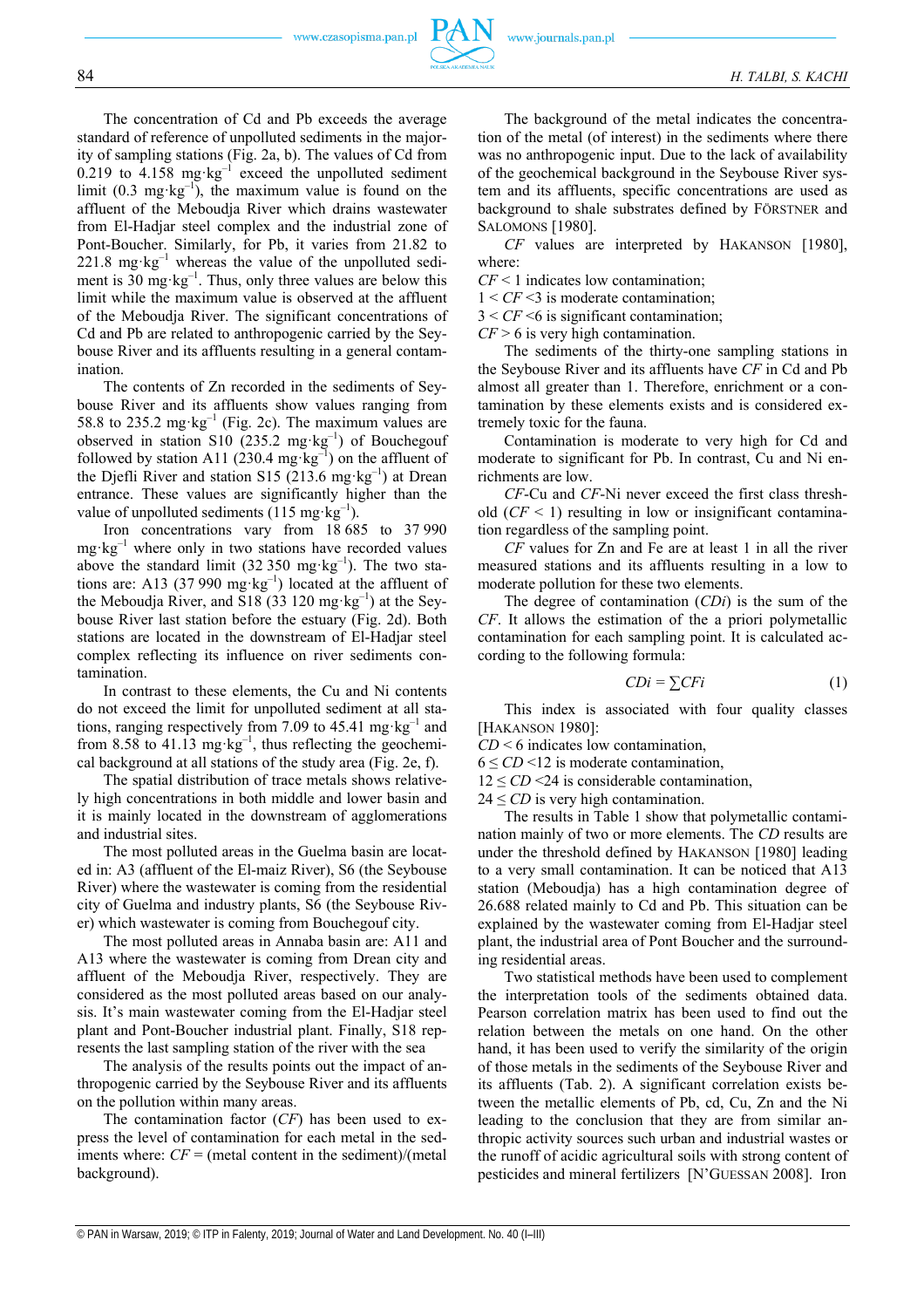www.czasopisma.pan.pl

| Area         | Station<br>$code^{1)}$ | CF    |       |       |       |        |       |        |
|--------------|------------------------|-------|-------|-------|-------|--------|-------|--------|
|              |                        | Fe    | Ni    | Cu    | Zn    | Cd     | Pb    | CD     |
| Guelma basin | A <sub>1</sub>         | 1.077 | 0.480 | 0.193 | 0.857 | 1.520  | 1.188 | 5.315  |
|              | A2                     | 0.931 | 0.378 | 0.326 | 1.098 | 1.377  | 1.737 | 5.847  |
|              | S1                     | 1.000 | 0.399 | 0.424 | 1.063 | 1.007  | 1.340 | 5.233  |
|              | S <sub>2</sub>         | 0.996 | 0.200 | 0.374 | 1.439 | 2.410  | 2.049 | 7.468  |
|              | S <sub>3</sub>         | 1.225 | 0.282 | 0.285 | 0.814 | 1.140  | 1.488 | 5.234  |
|              | S4                     | 1.044 | 0.534 | 0.481 | 1.094 | 3.040  | 2.674 | 8.867  |
|              | S5                     | 1.228 | 0.695 | 0.533 | 1.514 | 4.670  | 3.464 | 12.104 |
|              | A3                     | 1.008 | 0.484 | 0.367 | 1.577 | 6.070  | 3.858 | 13.446 |
|              | A4                     | 1.201 | 0.381 | 0.223 | 1.072 | 3.023  | 2.110 | 8.010  |
|              | S6                     | 1.509 | 0.402 | 0.817 | 1.816 | 5.170  | 3.684 | 13.398 |
|              | A5                     | 1.239 | 0.567 | 0.221 | 1.178 | 4.347  | 1.612 | 9.164  |
|              | S7                     | 0.877 | 0.397 | 0.159 | 1.149 | 1.393  | 1.274 | 5.249  |
|              | S8                     | 0.912 | 0.573 | 0.298 | 0.834 | 0.730  | 1.710 | 5.057  |
|              | A6                     | 1.090 | 0.543 | 0.195 | 0.563 | 1.770  | 0.647 | 4.808  |
|              | S9                     | 1.192 | 0.265 | 0.306 | 1.143 | 1.840  | 1.228 | 5.974  |
|              | A7                     | 1.099 | 0.336 | 0.243 | 0.641 | 3.090  | 0.917 | 6.326  |
|              | S10                    | 1.006 | 0.694 | 0.422 | 2.045 | 3.170  | 3.031 | 10.368 |
| Annaba basin | A8                     | 1.134 | 0.529 | 0.400 | 0.679 | 1.163  | 0.727 | 4.632  |
|              | S11                    | 0.900 | 0.187 | 0.139 | 1.482 | 2.853  | 2.654 | 8.215  |
|              | A <sub>9</sub>         | 1.131 | 0.354 | 0.273 | 0.511 | 1.113  | 1.316 | 4.698  |
|              | S <sub>12</sub>        | 1.136 | 0.419 | 0.259 | 0.727 | 0.840  | 1.512 | 4.893  |
|              | A10                    | 1.187 | 0.364 | 0.290 | 0.870 | 1.750  | 0.976 | 5.437  |
|              | S13                    | 0.944 | 0.375 | 0.259 | 1.776 | 4.043  | 1.918 | 9.315  |
|              | S14                    | 1.247 | 0.323 | 0.168 | 1.362 | 1.437  | 1.424 | 5.961  |
|              | A11                    | 1.118 | 0.618 | 0.420 | 2.022 | 6.023  | 3.809 | 14.010 |
|              | S15                    | 1.192 | 0.762 | 0.500 | 2.003 | 3.063  | 5.145 | 12.665 |
|              | A12                    | 1.000 | 0.593 | 0.416 | 1.523 | 3.187  | 2.694 | 9.413  |
|              | S <sub>16</sub>        | 1.215 | 0.391 | 0.345 | 0.743 | 1.603  | 1.875 | 6.172  |
|              | S17                    | 1.149 | 0.490 | 0.324 | 0.697 | 2.037  | 2.052 | 6.749  |
|              | A13                    | 1.792 | 0.894 | 0.891 | 1.857 | 13.860 | 7.394 | 26.688 |
|              | S18                    | 1.554 | 0.504 | 0.495 | 1.476 | 7.173  | 4.219 | 15.421 |

**Table 1.** The contamination factor **(***CF*) and the degree of contamination (*CD*) of sediments of the different studied stations

<sup>1)</sup> Stations as in Fig. 1.

Source: own study.

**Table 2.** Pearson correlation matrix of metallic elements in sediments of the Seybouse River and its affluents.

| Element | Pb        | Cd    | Cu    | Zn    | Ni    | Fe |
|---------|-----------|-------|-------|-------|-------|----|
| Pb      |           |       |       |       |       |    |
| Cd      | $0.861**$ |       |       |       |       |    |
| Cu      | $0.775*$  | 0.670 |       |       |       |    |
| Zn      | $0.748*$  | 0.611 | 0.523 |       |       |    |
| Ni      | 0.646     | 0.561 | 0.570 | 0.408 |       |    |
| Fe      | 0.571     | 0.675 | 0.662 | 0.200 | 0.361 |    |

Explanations: \* the correlation is significant at the 0.05 level (bilateral); \*\* the correlation is significant at the 0.01 level (bilateral). Source: own study.

does not have significant correlation compared to other elements within the analysed area. Therefore, it has a lithological source.

Principal Component Analysis (PCA) identifies factors (measured parameters or sampling stations) that have contributed most to the construction of the main components [MASSON *et al.* 2006]. This type of analysis often makes it possible to discover particular associations between parameters or between sampling stations, thus giving clues to the processes of contamination of the sediments of the river or the origin of certain heavy metals. Both methods are employed using the XLSTAT 2017 software.

The analysis of Figure 3, based on the representation of two factors  $(F1-F2)$ , expressing 81.04% of the total variability of the point cloud, corroborates the existence of an association between Pb, Cd, Cu and Ni. Moreover, the projection of the sampling stations (Fig. 3) made it possible to distinguish two groups:

- group I represented by the stations A3, A11, A12, A13, S6, S10 and S18; all these stations are characterized by a considerable degree of contamination;
- group II includes the rest of the stations with low levels of heavy metals.

Despite using wastewater treatment plants as protective measures, the Seybouse River pollution is remaining a big issue and more efforts has to be done by local authorities.



Fig. 3. Results of the principal component analysis for heavy metal values analysed in the Seybouse River sediments and its affluents; sampling stations as in Fig. 1; source: own study

#### **CONCLUSIONS**

The obtained results in this work allowed us to evaluate and assess the Seybouse River heavy metal contamination in surface sediments. The heavy metal contents show enrichment by Cd, Pb and Zn. This inventory reflects the direct influences of the anthropogenic contributions conveyed by the Seybouse River and its affluents in its basins Guelma and Annaba. Cadmium and lead contamination is generalized and has affected all stations.

Metallic contamination assessment indices (*CF* and *CD*) conclude that these high levels of heavy metals are predominantly anthropogenic. The significant positive correlation observed between Pb, Cd and Zn metallic elements confirms that these metals have similar sources. These sources of metal pollution are related to the potential causes and threats of pollution in the Seybouse River and its affluents and are closely related to the intense human activity.